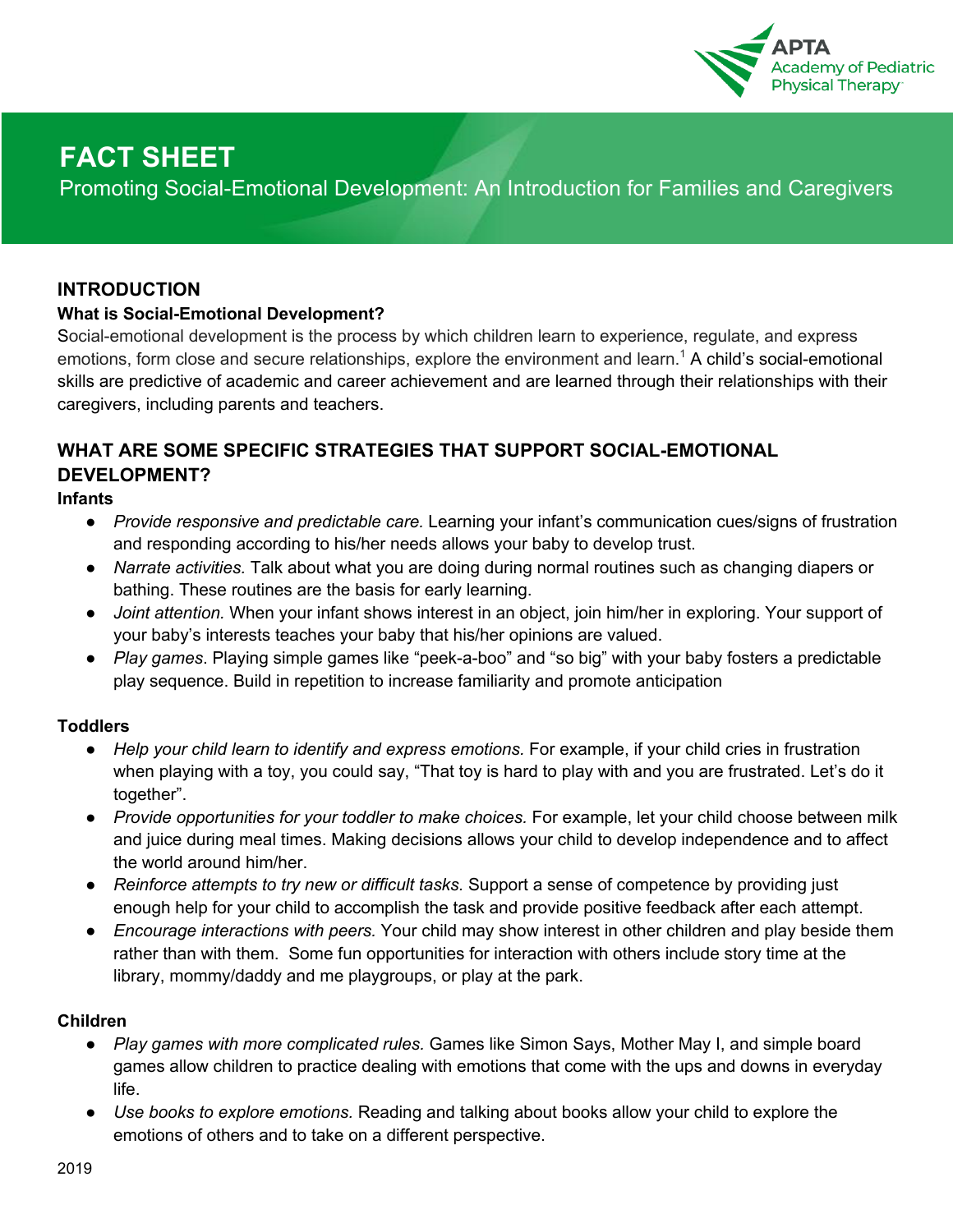- *Provide prompts during social interactions.* Prompts will help your child learn to focus on emotional cues in others and act accordingly. For example, you might say, "Look, your friend is frowning because you took the toy away. How do you think your friend is feeling? What could you do to help her feel better?"
- *Provide positive feedback after social interactions.* Feedback reinforces developing skills. For example, "you were so kind to notice that the new student was sitting alone and to invite him to come play with you."
- *Stay in close contact with teachers*. Teachers can facilitate social interactions between children and can identify skills that your child may need to practice.

# **IF MY CHILD HAS SPECIAL NEEDS, HOW DOES THE SOCIAL DEVELOPMENT PROCESS CHANGE?**

The overall process for children with special needs is the same as for other children. Some of the strategies may need to be modified for your child. Consider the following:

- Limit sensory inputs (touch, sound, sight, taste, or movement). Infants with special needs may become over-stimulated more easily than other infants. You may need to limit sensory input to one type of sensation at the time. If you are rubbing your baby's back, you may want to stay quiet. Some common stress signals that may warn of over-stimulation and signal that your infant needs a break include:
	- Looking away
	- Quivering or compressed lips
	- Holding up hand as if to say, "stop"
	- Hiccups
	- Yawns
	- Bringing hands to face
- *Be patient.* Children with special needs may need more time to respond to incoming information. If you ask a question or tell your child to do something, be patient and give your child a chance to respond. Do not ask questions or give instructions repeatedly.
- *Provide opportunities to be with other children.* Children with special needs often interact more with adults than children their own age. Help your child and the children around him/her learn about your child's differences and how to help your child participate.
- *Allow for many repetitions.* Children with special needs may need more repetitions for learning. Allow your child plenty of opportunities to practice social skills.
- *Be creative to foster inclusion.* Your child may have physical challenges that prevent access to opportunities to practice social skills. You may need to creatively adapt the environment in order for your child to participate.

### **WHAT CAN PHSYICAL THERAPY DO TO SUPPORT MY CHILD IN THE AREA OF SOCIAL-EMOTIONAL DEVELOPMENT?**

A physical therapist can be a great resource to you and your child and may provide training and support with the following:

- *Positioning.* Teach you and your child about positions that will make activities easier for your child.
- *Equipment and assistive technology.* Provide equipment that allows your child to explore the environment independently, initiate social interactions, and affect the environment. Equipment may include walkers, crutches, wheelchairs, switch activated toys, communication devices, or environmental controls.
- *Environmental modifications.* Recommend adaptations to the environment to promote accessibility. For example, adding a ramp, widening a doorway, or adding grab bars in the bathroom.